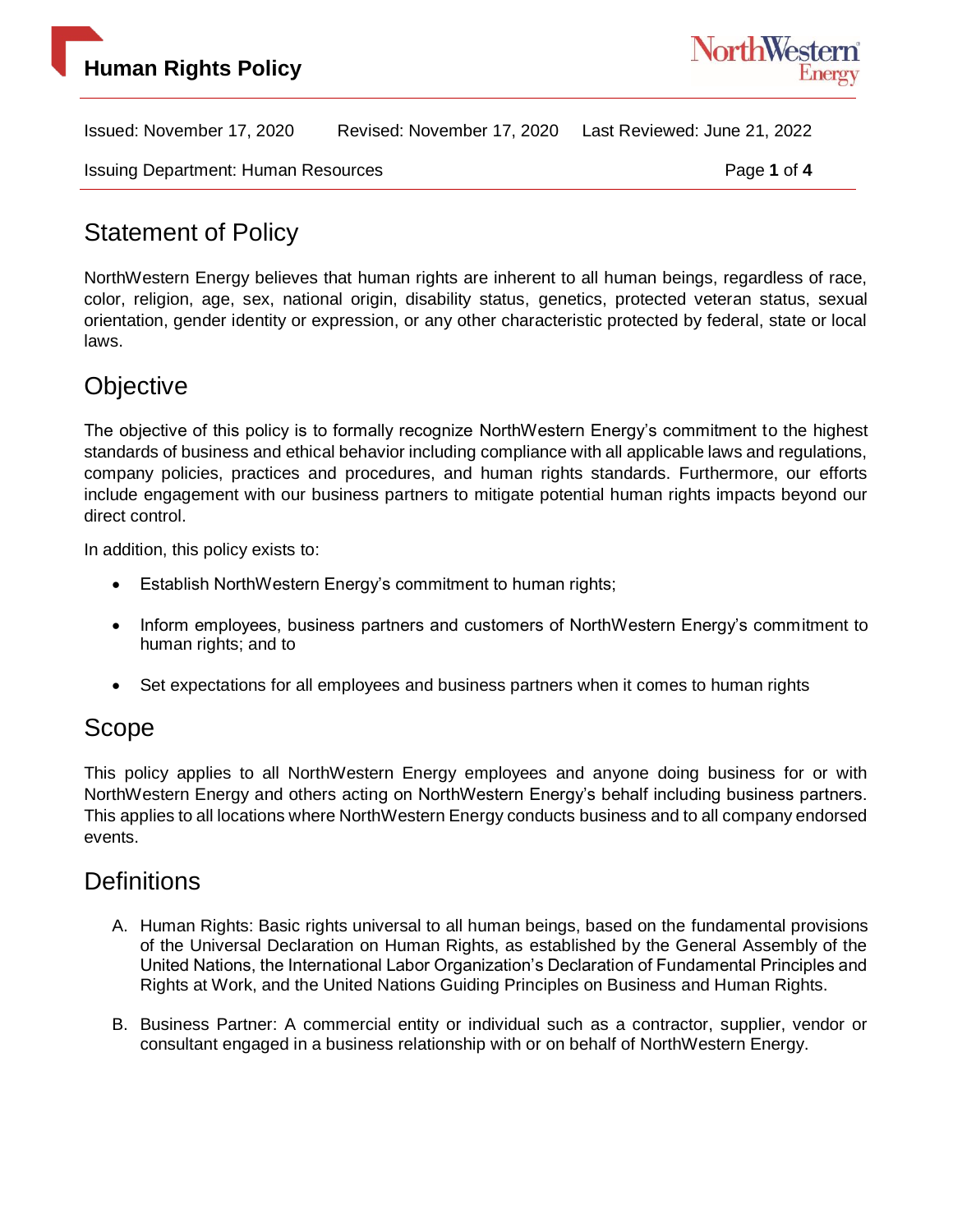

Issued: November 17, 2020 Revised: November 17, 2020 Last Reviewed: June 21, 2022

Issuing Department: Human Resources **Page 2** of 4

#### Monitoring & Reporting

- A. Any employee or business partner who experiences or witnesses a violation of human rights should immediately notify one of the following: his or her supervisor, human resources, the legal department, the chief audit and compliance officer, or the confidential Compliance Line at (877) 781-7286 or online at www.integrity-helpline.com/NW.jsp.
- B. Any person who receives a human rights complaint should immediately report the matter to one of the following: human resources, the legal department, the chief audit and compliance officer or the confidential Compliance Line at (877) 781-7286 or online at www.integrityhelpline.com/NW.jsp.
- C. Violation of this Policy, the refusal to cooperate, or where we have sound reason to believe that our partner organizations infringe on human rights, we reserve the right to cease those relationships as warranted, or take other corrective measures deemed appropriate. Business partners are expected to comply with this Human Rights Policy and to be alert to any evidence of human rights infringements whether at NorthWestern, their operations, or other business partners of NorthWestern. In any such event, we expect our business partners to report any situation in which a human rights infringement is suspected.
- D. NorthWestern Energy is committed to ongoing efforts to mitigate the potential for human rights infringements. NorthWestern Energy expects those with whom it does business to respect all human rights.

#### Policy Provisions

- A. NorthWestern Energy conducts its business in a manner that respects the rights and dignity of all people, complying with all applicable laws and regulations. Our policies reflect our commitment to respecting the protection of internationally recognized human rights.
- B. All employment with NorthWestern Energy is voluntary. We do not use child or forced labor in any of our operations or facilities. We do not tolerate any form of unacceptable treatment of workers, including but not limited to the exploitation of children, human trafficking, physical punishment or abuse, or involuntary servitude. We comply with all applicable laws establishing a minimum age for employment.
- C. NorthWestern Energy is committed to providing a safe working environment and to following all occupational safety and health laws and statutes. We take our responsibility for health and safety seriously for employees and expect the same from business partners working on behalf of the company. We provide programs to support both the physical and mental health of our employees.
- D. NorthWestern Energy abides by all laws and regulations regarding work hours, pay practices and the classification of employment according to job level and status.
- E. NorthWestern Energy respects the human and ecological needs for water and use of land resources.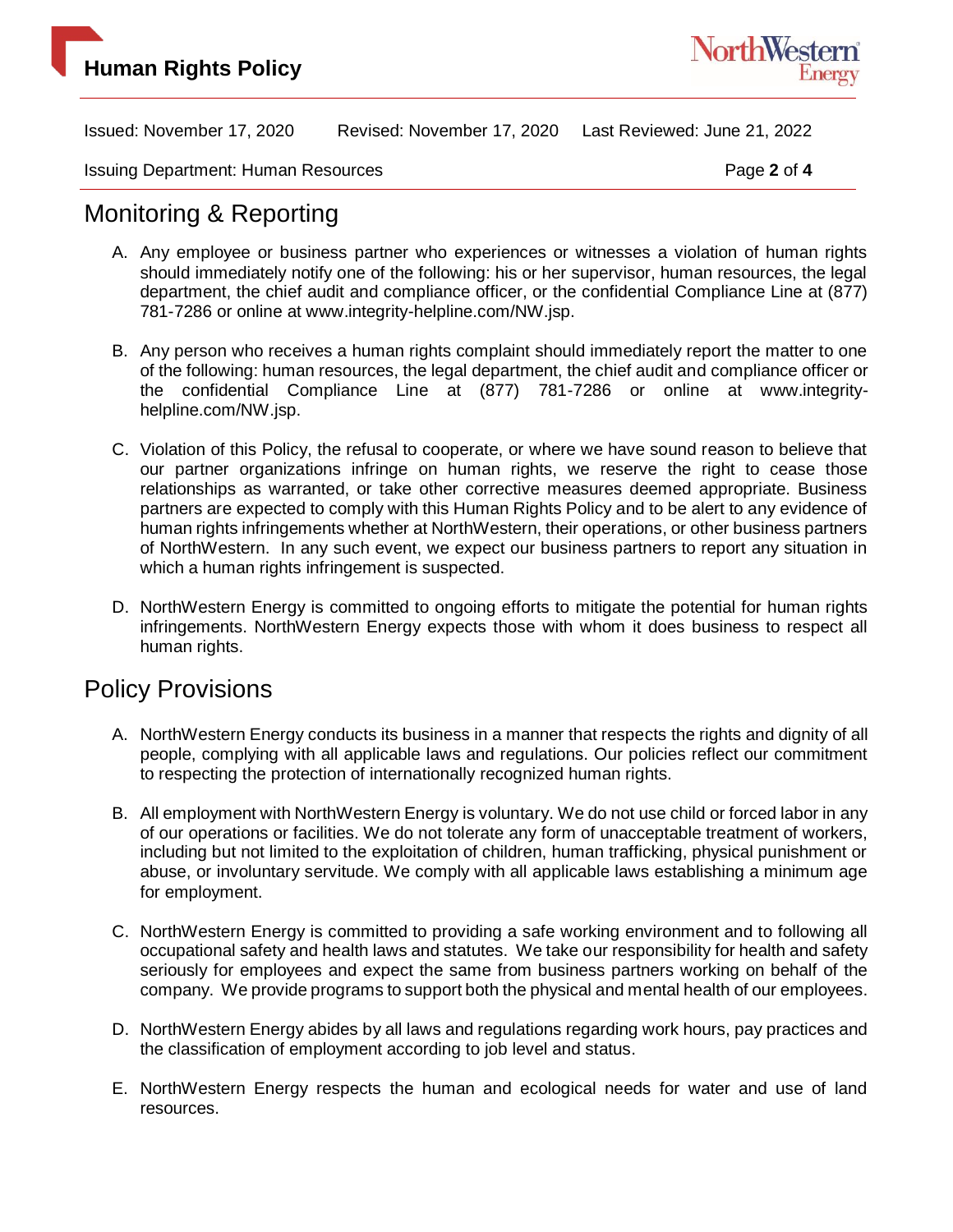

Issued: November 17, 2020 Revised: November 17, 2020 Last Reviewed: June 21, 2022

Issuing Department: Human Resources **Page 3** of 4

- F. Freedom of association and the right to bargain collectively are part of the International Bill of Human Rights and the International Labor Organization's (ILO's) Declaration on Fundamental Principles and Rights at Work. NorthWestern Energy respects our employees' right to join, form or not join a labor union without fear of reprisal, intimidation or harassment. Where employees are represented by a legally recognized union, we are committed to establishing a constructive dialogue with their freely chosen representatives. We are committed to bargaining in good faith with such representatives.
- G. Diversity is embraced at NorthWestern Energy. We value a diverse mix of backgrounds, skills and experiences and believe that diversity drives new ideas, products and services, and provides us with a sustained competitive advantage.
- H. NorthWestern Energy believes everyone should be treated with respect regardless of their background. We are committed to the elimination of discrimination based on gender, race, class, nationality, economic status, ethnic background, sexual orientation (LGBTQ), gender identity or expression, age, political beliefs, veteran status, disability, marital status or any other protected class. We abide by our Anti-Harassment policy.
- I. NorthWestern Energy's Supplier Code of Conduct sets the expectation for business partners to adhere to our Human Rights policy. NorthWestern Energy's contractual relationships include the expectation for partners, vendors and suppliers to adhere to our Equal Opportunity standards.
- J. NorthWestern Energy conducts business in a manner that demonstrates respect for the communities and stakeholders we serve. We engage our communities, customers, employees and stakeholders to gather feedback to ascertain the impacts of our business decisions.

#### Corporate Policy Provisions

- A. Nothing in this policy is intended to limit an employee's rights under the National Labor Relations Act (NLRA).
- B. If any of the provisions of this policy conflict with federal or state law, the provisions of the federal or state law prevail.
- C. If any of the provisions of this policy conflict with those of a collective bargaining agreement (CBA) for covered employees, the provisions of the CBA will prevail.
- D. All employees are expected to comply with this policy. Failure to do so may result in disciplinary action up to and including termination of employment.
- E. The existence of this policy does not create a contract or vested right of employment implied or otherwise. NorthWestern Energy is an at will employer in South Dakota, Nebraska, and Wyoming.